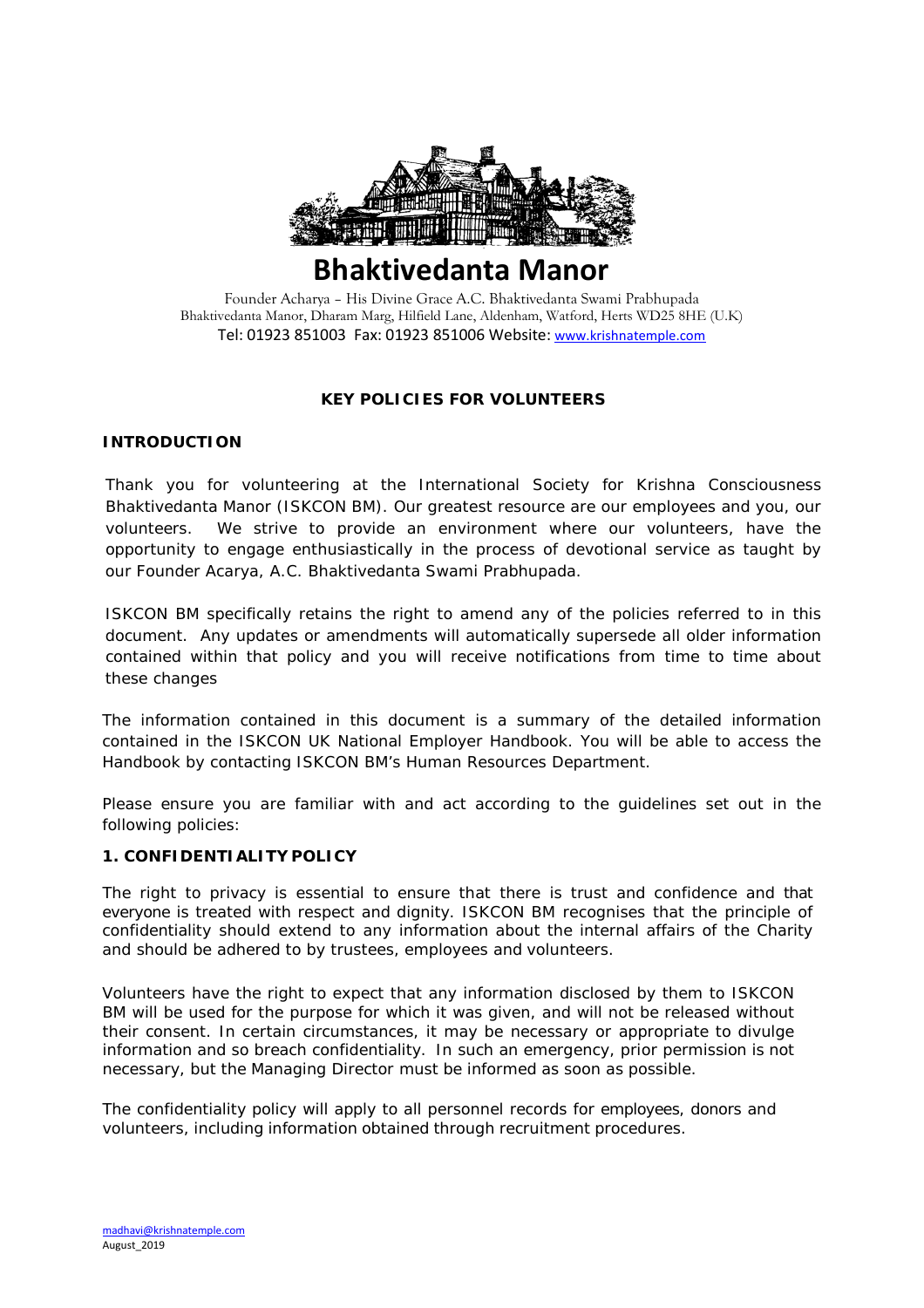Breach of confidence is likely to result in disciplinary action. Trustees, employees and volunteers should also be aware that, regardless of any action taken by ISKCON BM, a breach of confidence could result in a civil action for damages.

#### **2. EQUALITY AND DIVERSITY POLICY**

ISKCON BM is committed to promoting equality and diversity, to pursuing nondiscriminatory policies and practice and eliminating unfair discrimination on grounds of age, gender, marital or civil partnership status, pregnancy or maternity, sexual orientation, religion or belief, class, nationality, colour, ethnic origin, political belief or disability including special needs.

ISKCON BM undertakes and promotes equality and diversity in interviews and in employment, ensuring all staff have rights and responsibilities in relation to the promotion of equality. These rights and responsibilities come from ISKCON BM's legal duties in promoting equality.

No employee, volunteer of ISKCON BM will be treated less favourably on the grounds of age, gender, marital status, sexual orientation, religion or belief, class, nationality, colour, ethnic origin, political belief or disability including special needs.

#### **3. BULLYING AND HARASSMENT POLICY AND PROCEDURE**

All volunteers and employees have a personal responsibility to promote equality by not discriminating against any person; and must treat people with respect. Harassment on grounds of gender, marital status or civil partnership, pregnancy or maternity, race, ethnic origin, nationality, disability, religion, sexual orientation, age or because a person has undergone or is undergoing gender reassignment is unlawful. They are protected characteristics under the Equality Act 2010.

ISKCON BM regards harassment and bullying as unacceptable. ISKCON BM believes that all staff and volunteers have a right to be treated with dignity and respect. Acts of harassment or bullying may be dealt with under ISKCON BM's disciplinary procedures, and may be classified as gross misconduct should a case prove to be sufficiently serious.

The aim of this policy is to eliminate all forms of offensive behaviour, to raise awareness of the effects of such behaviour on individuals and the working environment and to promote a climate in which staff and volunteers feel able to raise complaints of harassment or bullying without fear of victimisation.

## **4. DATA PROTECTION POLICY**

ISKCON BM processes personal data regarding staff, donors and volunteers strictly in accordance with its Data Protection Policy (available on request), the General Data Protection Regulation (GDPR), the Data Protection Act 2018. We respect the privacy of every individual and will only use your personal data as stated in our privacy notice available at http://www.bhaktivedantamanor.co.uk/home/?page\_id=12783

ISKCON BM's privacy notice sets out the types of data we process about you, the reasons for processing your data, the lawful basis that permits us to process it, how long we keep your data for and your rights regarding your data.

We may use photographic images of staff, clients and volunteers in ISKCON BM's publications and on the ISKCON BM website for fundraising, marketing or promotional purposes. Please let us know if you object to the use of your photographic images or video footages you may appear in. The videoing and photography of children is set out in '*ISKCON's Policy for the Safe Use of Children's Photographs and Filming Footage'*. Please ensure the child's parent/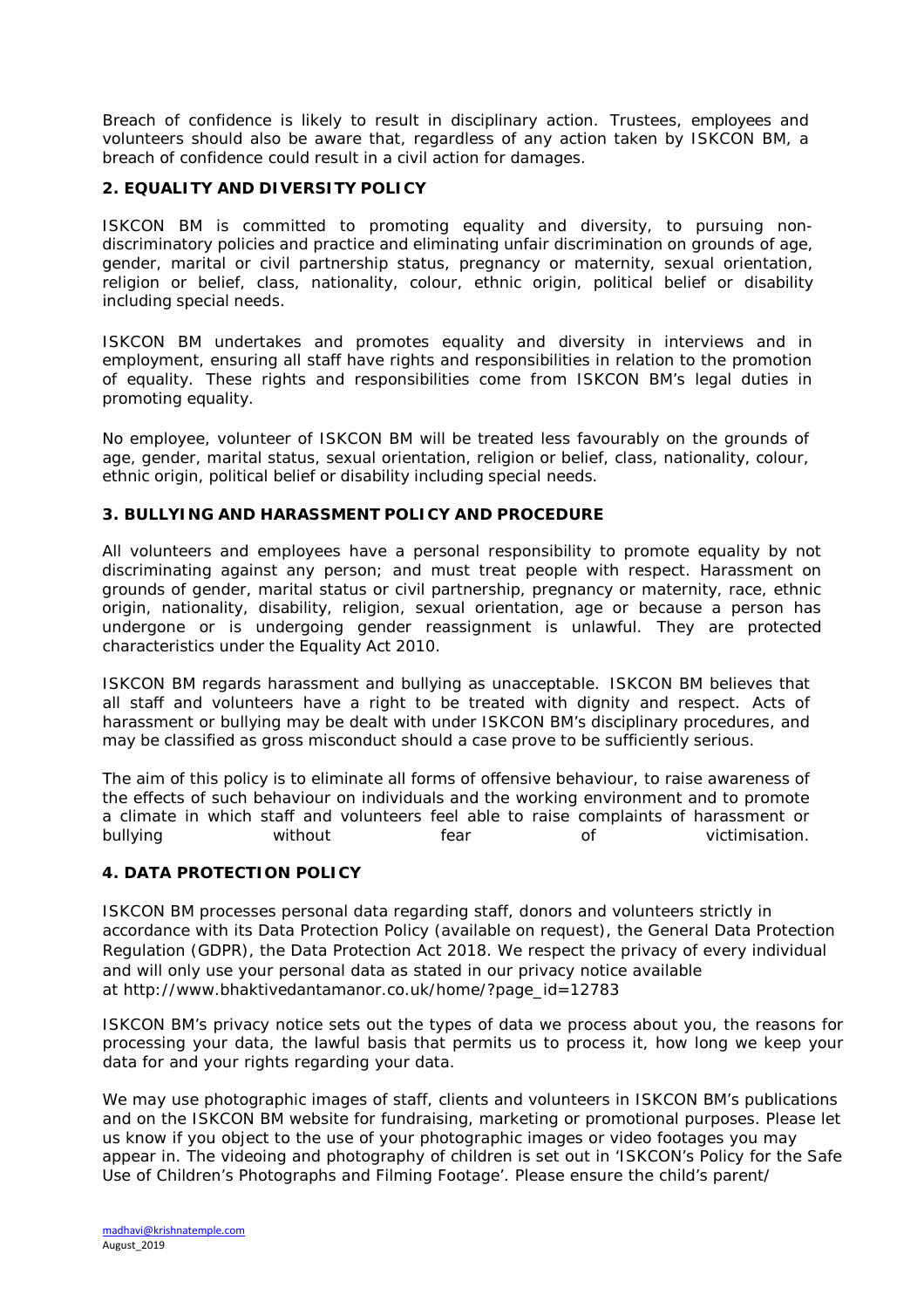guardian completes the consent form before you use the child's photograph or film footage in any ISKCON BM publications or post to any social media sites.

## **5. SAFEGUARDING**

ISKCON BM is involved in working with or supporting children, young people and vulnerable adults in a wide variety of ways. Please refer to the 'Festival Safeguarding Policy Statement' for important guidance on procedures to adopt in the event that you suspect a child or young person may be experiencing, or be at risk of harm; and how ISKCON BM provides protection for children, young people and vulnerable adults who participate in our festivals. If your role involves working with children, young people and vulnerable adults, we will carry out an eligibility check to determine whether you will be required to undergo a DBS check as part of our policy on safeguarding.

#### **Under 18-year-old Volunteers**

Consent from a parent or a guardian must be obtained before a person under the age of 18 starts volunteering. Consent is obtained once the parent or guardian signs the Volunteer Agreement, or Consent Form on behalf of the under 18-year-old volunteer.

The following applies, depending on the age of the Volunteer:

#### **Under 15 years old:**

- Must at all times remain with their parents or guardians when volunteering at ISKCON BM. Alongside their parents, they may be engaged in the following services (in the following low hazard areas):
	- o The Welcome area
	- o Krishnaland
	- o Prasadam area (handing out plates, water but not handling hot foodstuffs)
	- o Bazaar
	- o Goshalla Farm Stall
	- o Japa Tent

If a parent or guardian arranges for their child to be with another person (over 18 years of age), the parent will still remain responsible for their child.

A special arrangement exists for 12- 14 year olds volunteering with the Pandava Sena, where they may volunteer subject to the team leaders fulfilling the special safeguarding procedures put in place (see *Pandava Sena Volunteering Procedure for 12-14 year olds*).

#### **Aged 15 -18 year old volunteers**

Children aged 15 and over, but under school leaving age, are allowed to volunteer after attending the mandatory Volunteer Training (in the low hazard areas listed above including additional areas such as the Main Tent, Temple Queuing Team, Food Distribution Areas. They need to be given regular breaks if volunteering for more than 4 hours. Volunteering cannot be a reason for being absent from school. Parental or guardian consent must be obtained to volunteer after 7pm; and the parent or guardian must be present on the premises.

#### **Note:**

- Under 16s cannot have a DBS check carried out on them and are prohibited from making house to house collection.
- 16-17 years old have no restriction on the number of hours they volunteer, as long as they remain in part time training or education until they are 17.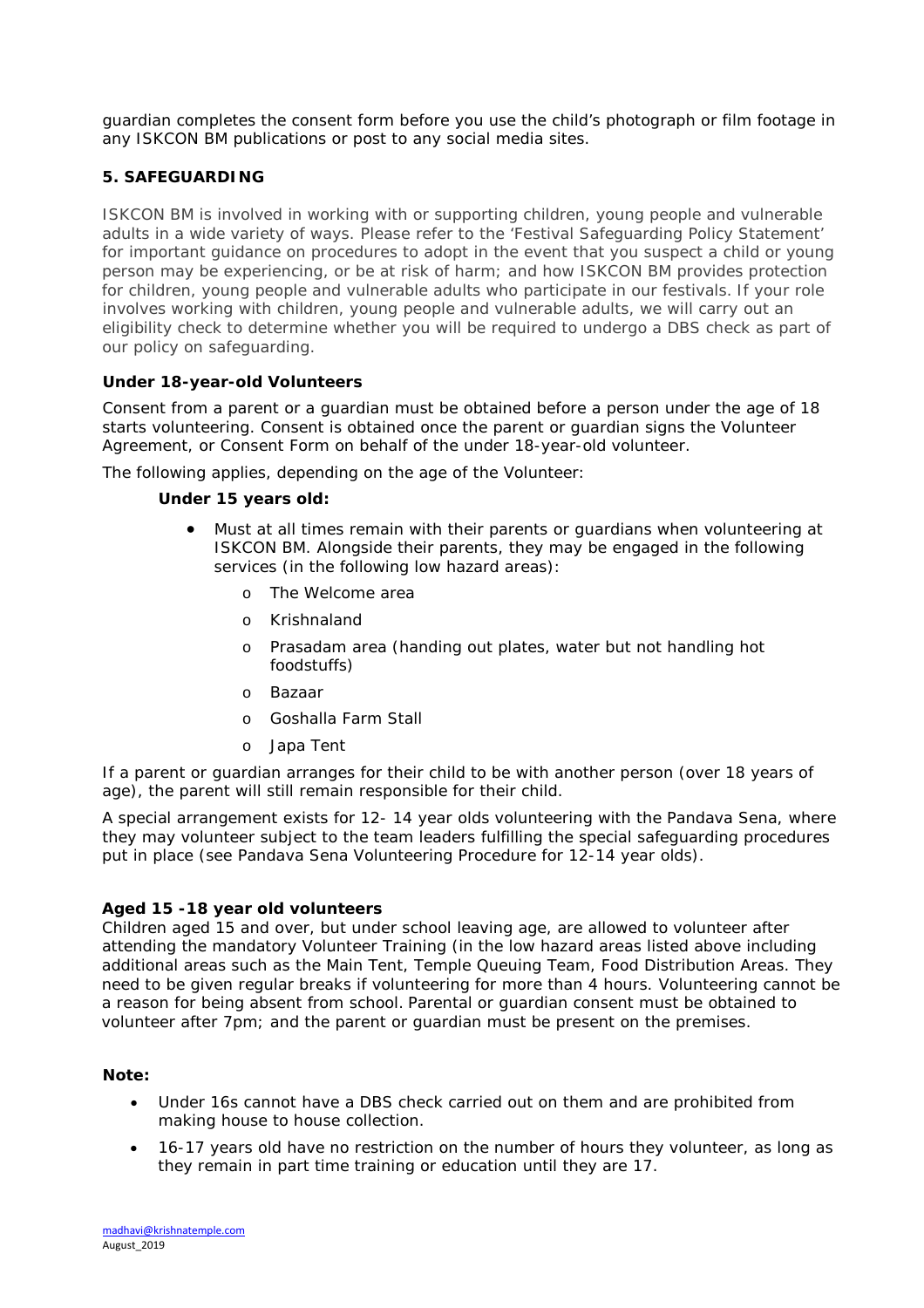#### **6. HEALTH AND SAFETY**

- Never do anything that could endanger yourself or any other person.
- Be aware of your own limits and please explain to your team leader or manager if you cannot undertake a task.
- Ensure that you are aware of and follow all the health and safety procedures.
- Protective clothing and other equipment, which may be issued for your protection and because of the nature of your job, must be worn and used at all appropriate times. Failure to do so could be a contravention of your health and safety responsibilities. Once issued, it is your responsibility to maintain and carefully handle all protective wear and/or equipment.
- You should record all accidents and injuries, no matter how minor, in the accident book. Please ask your team leader for details of the location of the accident book.
- You must ensure that you are aware of our fire and evacuation procedures and the action you should take in the event of such an emergency. You will be informed about the various assembly points during the Volunteer's Training.

#### **Hygiene**

- You must shower and wear clean clothes.
- You must wash your hands immediately before handling food and after using the toilet.
- Any cut or burn on the hand or arm must be covered with an approved visible dressing.
- Head coverings, overalls and uniforms where provided, must be worn at all times.
- If you are suffering from an infectious or contagious disease or illness, or have a bowel disorder, boils, skin or mouth infection you will have to inform your team leader if you are scheduled for kitchen service.

## **7. DRIVERS POLICY**

#### **Guidelines for volunteer drivers**

These are to ensure the safety of you and your passenger. In most cases, drivers will be required to have an advanced DBS clearance (Criminal Records check) which we will arrange in certain cases. We will require you to adhere to the following if you drive for ISKCON BM:

- a) **Licence -** A full driving licence is required (not provisional). You will need to submit your licence for inspection in order to ensure it is up to date. Certain endorsements may mean that you will not be able to carry ISKCON BM clients.
- b) **Vision -** If you are required to wear glasses or contact lenses while driving, You must do so.
- c) **Fitness to drive -** Please remember that many factors can affect your ability to drive, medication, tiredness, illness. If you do not feel able/ well enough to drive; don't drive.
- d) **Checks on your vehicle -** Ensure that your vehicle is roadworthy. The Highway Code sets out the regular checks that drivers must carry out on the roadworthiness of their vehicle: brakes, lights, steering, tyres etc.
- e) **MOT -** You must hold a valid MOT certificate
- f) **Seat Belts -** You must wear seat belts, unless you are exempt (see Highway Code)
- g) **Insurance -** Ensure that you have informed your Insurance Company of what you are doing. See letter to insurers.
- h) All accidents and incidents must be reported to ISKCON BM.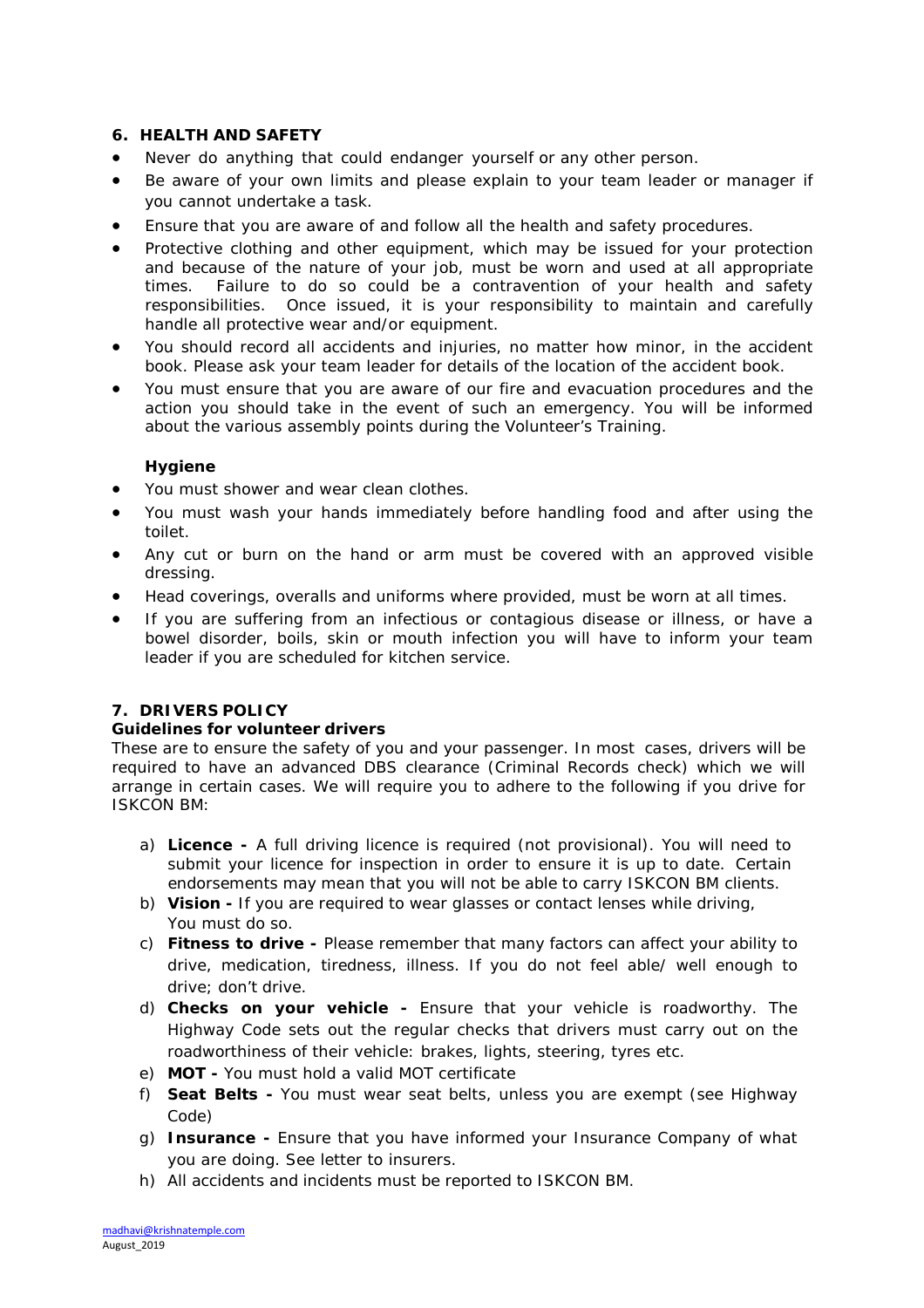- i) In the case of a medical emergency, call an ambulance immediately and do not move passenger. First Aid should only be applied if you have the relevant training and only if there is a risk to life.
- j) If you are involved in an accident with another vehicle, you will need to obtain details of the other driver –registration, insurance details, name address etc. You also have a duty to provide these details to the other party.

### **8. GIFTS AND HOSPITALITY**

#### **The Bribery Act 2010**

In accordance with the provisions of the legislation, no member of ISKCON BM's staff, consultants or advisers, nor its Board of Trustees, must offer or accept any gift, hospitality or other inducement which could be construed as being offered or accepted in the belief that some financial or other material advantage could be gained.

Any queries on how the policy will operate or any doubt about whether hospitality or a gift be accepted or offered should be raised with the volunteer coordinator.

#### **9. USEFUL INFORMATION**

#### **Timekeeping**

Inform your team leader or manager as soon as you are able if you cannot come in at a scheduled time. Your contribution is of great value to us and we may need to make alternative arrangements when you are not able to do so.

#### **Use of telephone and computers**

- Volunteers are permitted to use ISKCON BM's telephones and computers to undertake the Charity's work; however premium rate or overseas calls is not permitted, though your team leader may grant special permission if the situation is of extreme emergency and other viable arrangements cannot be made.
- If you use the internet you must not do so in a manner that could expose ISKCON BM to expense, criminal liability or be in conflict with our policies and principles.

#### **10.INSURANCE**

- While undertaking any **agreed** tasks as a volunteer for ISKCON BM you will be covered by ISKCON BM's insurance policy in respect of public liability and personal accident.
- It is also in your interest to check with your insurance company that you will be covered for any damage to your own vehicle while undertaking driving tasks for ISKCON BM.

#### **11.TRAINING**

- All volunteers are required to undertake mandatory Volunteer Training.
- Some volunteer tasks have a specific training requirement which must be completed within a specified time frame. If the training requirement is not met then the volunteer may have to be reallocated until it is completed.

#### **12.CONDUCT DETRIMENTAL TO ISKCON BM'S INTERESTS**

- When you undertake work on behalf of ISKCON BM you must not say or do anything that is contrary to ISKCON BM's principles, ethos and policies.
- Volunteers should not act in any way that is detrimental to the interests of ISKCON BM, its' donors, other volunteers, employees or which is damaging to the charity's public